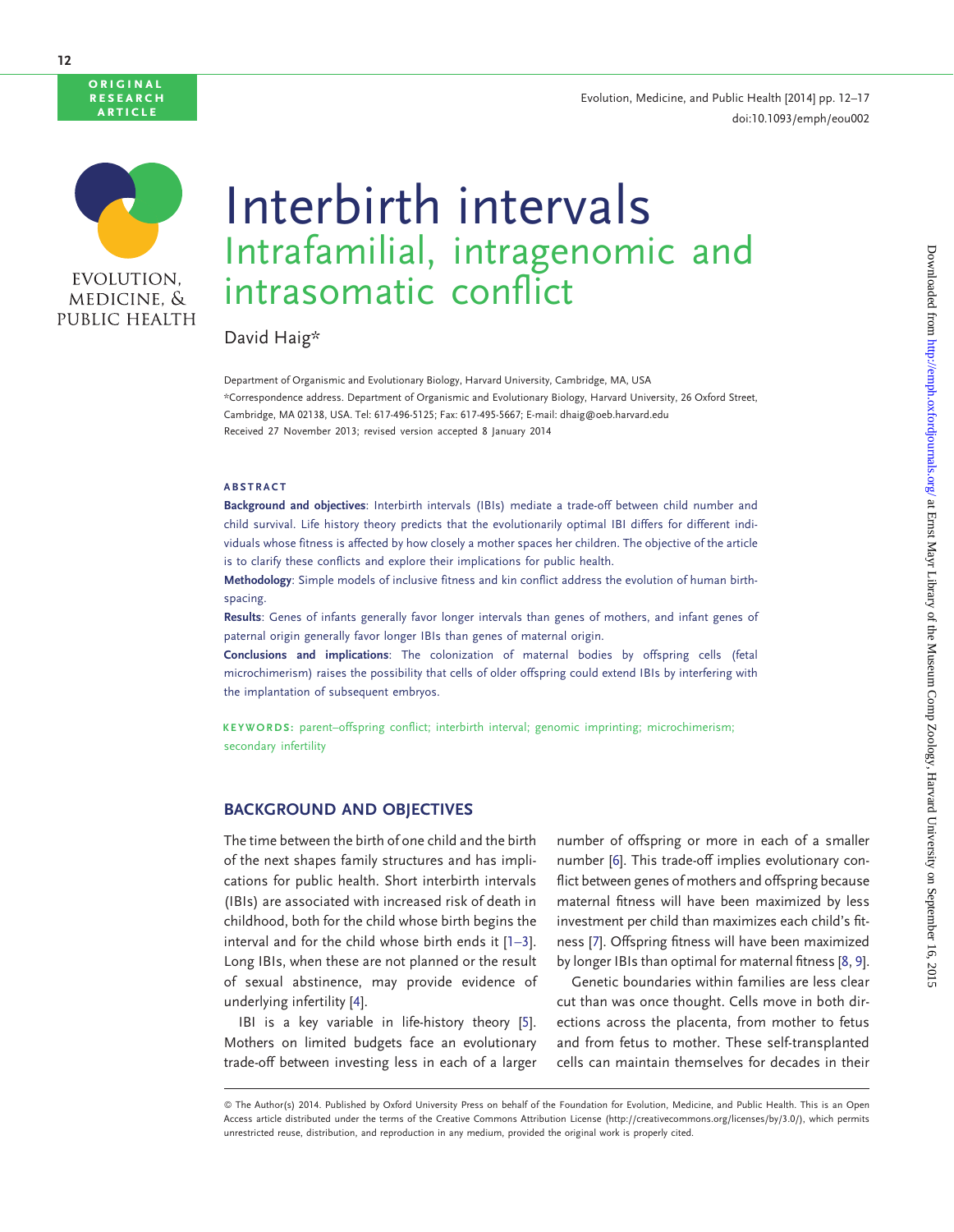new locations [[10](#page-5-0)]. This phenomenon has attracted recent medical interest but has been largely ignored by evolutionary biologists, even though ubiquitous microchimerism suggests unexplored possibilities of mother–offspring conflict and sibling rivalry within 'individual' bodies.

This article has two major parts. The first presents simple heuristic models of evolutionary conflict over optimal IBIs with the intent of clarifying factors that should be considered in understanding the evolution of human birth-spacing. The second considers the implications, for IBIs and maternal fertility, of the colonization of the mother's body by cells from each of her offspring.

# **MODELS**

#### Spousal and affinal conflict

The models of this article apply to all sexual organisms that produce offspring one at a time, but I will employ the terminology of husbands and wives because I need a simple way to distinguish between mother's partners who may be the father of a child and the genetic father of the child. I reserve the adjectives maternal and paternal for genes in mothers and fathers and use the adjectives madernal and padernal for genes 'derived from' mothers and fathers (here I revert to adjectives first used in [\[11\]](#page-5-0) in place of the universally unloved madumnal and padumnal).

A mother's inclusive fitness  $(W_M)$  can be represented as a sum of contributions from her current infant  $(V)$ , from other offspring  $(R)$  and from other matrilineal kin  $(S_M)$ . V is assumed to be an increasing function of time (t) from the infant's birth until next birth. R is assumed to be a decreasing function of t in the neighborhood of optimal tradeoffs.  $S_M$  increases with  $t$  if longer IBIs reduce competition for resources among matrilineal kin. The marginal effect of change in  $t$  is

$$
\dot{W}_{\rm M} = \dot{V} + \dot{R} + \dot{S}_{\rm M} \tag{1}
$$

using dots to denote derivatives with respect to t.

Effects of t on the inclusive fitness of the mother's husband ( $W_H$ ) need to account of the possibilities that he is not the infant's father and that he is not the father of the mother's future offspring. If the husband has probability  $p$  of being the current child's father and expects a proportion  $q$  of the mother's future offspring, then

$$
\dot{W}_{\rm H} = p\dot{V} + q\dot{R} + R\dot{q} + \dot{S}_{\rm H}
$$
 (2)

The four right-hand terms represent marginal effects of longer IBIs: the first is a positive contribution from increased fitness of the infant, the second a negative contribution from a decrease in the mother's residual reproductive value, the third a negative contribution from the increased probability that some other male will father the mother's future offspring (assuming  $q$  to be a decreasing function of  $t$ ), the fourth summarizes 'social' effects via the husband's

Subtracting (1) from (2) identifies spousal divergence of genetic interests

with other mothers.

kin, including effects on his production of offspring

$$
\dot{W}_{H} - \dot{W}_{M} = (p-1)\dot{V} + (q-1)\dot{R} + R\dot{q} + \dot{S}_{H} - \dot{S}_{M}
$$
 (3)

If  $p = q = 1$  (strict life-time monandry), the first three right-hand terms are zero, and conflict between spouses arises solely from effects on their respective kin. Husbands favor shorter IBIs than wives if  $S_H < S_M$  but longer IBIs if  $S_H > S_M$ . Lower fertility of a marriage is favored by whichever spouse is more closely related to other individuals who experience increased competition from an additional child.

At the wife's optimal IBI,  $\dot{W}_M = 0$  and  $\dot{R} = -\dot{V} - \dot{S}_{M}$ . Therefore,

$$
\dot{W}_{H|\hat{M}} = (p - q)\dot{V} + R\dot{q} + \dot{S}_H - q\dot{S}_M \tag{4}
$$

Equation (4) describes the marginal effect on the husband's inclusive fitness of changes in  $t$  at the wife's optimal IBI. The first term on the right has the same sign as  $(p-q)$ . A husband favors delay of his wife's next birth if his relatedness to her current offspring is greater than his relatedness to her future offspring but earlier return to fertility if the reverse. The second term is negative and favors earlier return to fertility by his wife when his expected share of her residual reproductive value falls with longer delays. Conceptions of additional offspring become time-sensitive opportunities for a husband who risks replacement by another male. The third and fourth terms represent social effects via husband's and wife's kin.

#### Intragenomic and intergenerational conflict

The effect of changes of IBI for the inclusive fitness of unimprinted genes in offspring can be obtained by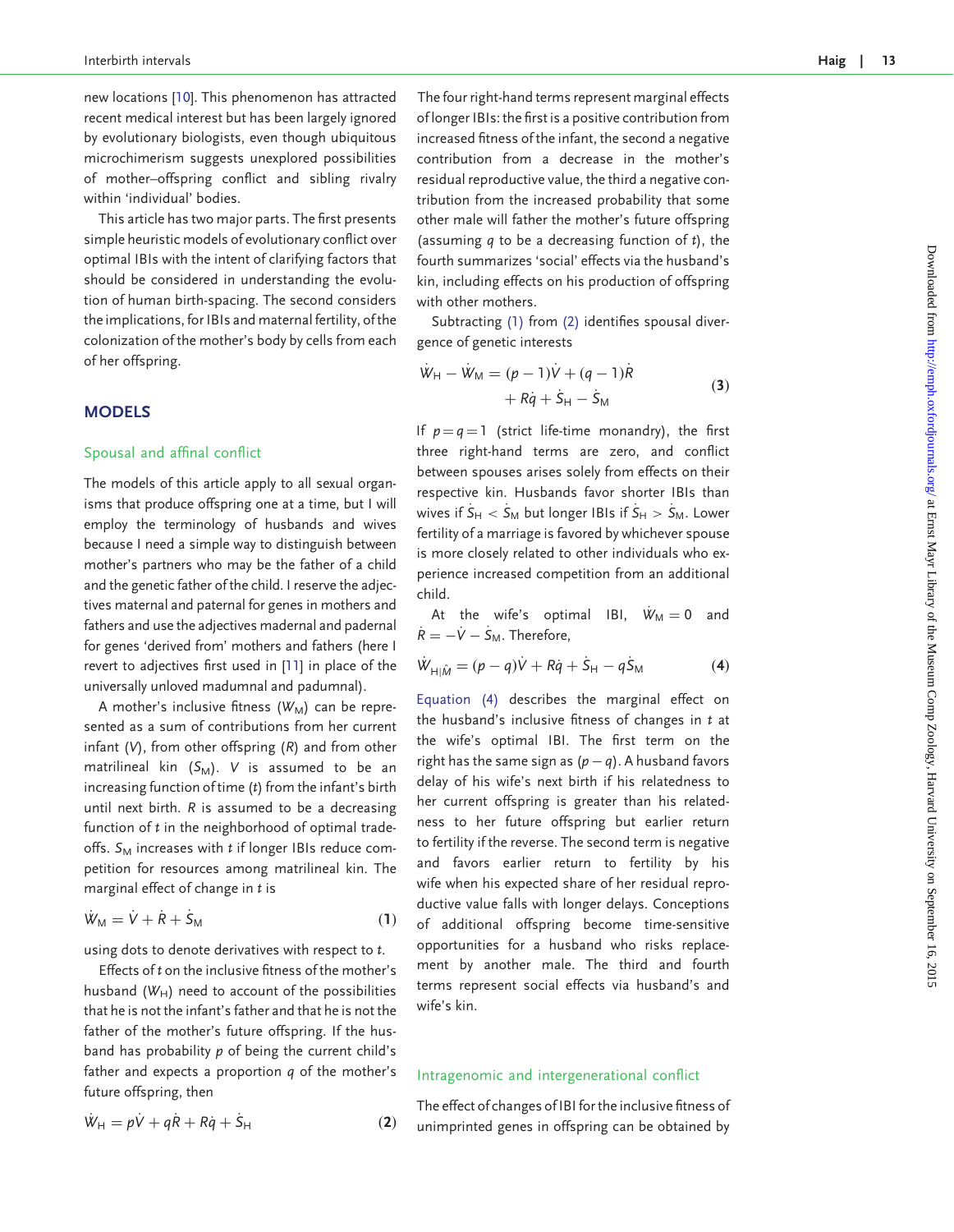averaging the separate effects for madernal and padernal inclusive fitness

$$
\dot{W}_{\rm O} = (\dot{W}_{\rm m} + \dot{W}_{\rm p})/2 \tag{5}
$$

$$
\dot{W}_{\rm m} = 2\dot{V} + \dot{R} + \dot{S}_{\rm M} \tag{6}
$$

$$
\dot{W}_p = 2\dot{V} + p\dot{q}R + pq\dot{R} + p\dot{S}_H + (1 - p)\dot{S}_C \qquad (7)
$$

where  $S_C$  represents effects on cuckolders' kin. Equation (7) was derived under the simplifying assumptions that husbands and cuckolders are unrelated and that children conceived by cuckoldry do not have full-sibs.

V is given double weight in  $(6)$  compared to  $(1)$ because a madernal allele is definitely present in the infant but a maternal allele has only one chance in two of being present. Therefore,

$$
\dot{W}_{\rm M} = \dot{W}_{\rm m} - \dot{V} \tag{8}
$$

Madernal alleles favor longer IBIs than maternal alleles because  $V > 0$ .

Subtraction of (5) from (8) defines the potential for mother–offspring conflict.

$$
\dot{W}_{\rm O} - \dot{W}_{\rm M} = \dot{V} + (\dot{W}_{\rm p} - \dot{W}_{\rm m})/2
$$
 (9)

Conflict intensifies as infant fitness is more sensitive to changes in IBI and as padernal alleles gain greater benefits than madernal alleles from prolongation of the IBI.

Equation (9) simplifies to

$$
\dot{W}_{\text{O}|\hat{M}} = (\dot{W}_{\text{p}} + \dot{V})/2 \tag{10}
$$

when evaluated at  $\dot{W}_M = 0$ . The necessary condition for (10) to be negative is

$$
3\dot{V} + p\dot{q}R + pq\dot{R} + p\dot{S}_{H} + (1 - p)\dot{S}_{C} < 0 \tag{11}
$$

I can think of no plausible scenario in which (11) would be satisfied. Therefore, I conclude that (10) is positive and unimprinted genes of offspring favor longer IBIs than maternal genes. This conclusion is reinforced by consideration of the known effects of imprinted genes on suckling and night waking by infants (discussed below).

Subtraction of (6) from (7) yields the potential for madernal–padernal conflict

$$
\dot{W}_{p} - \dot{W}_{m} = \{p\dot{q}R + (pq - 1)\dot{R}\}\n+ \{p\dot{S}_{H} + (1 - p)\dot{S}_{C} - \dot{S}_{M}\}\n\tag{12}
$$

The factors responsible for intragenomic conflict are grouped into two 'mating' terms (left-hand brackets) and three 'social' terms (right-hand brackets). The mating terms pull the optimal value

of t for padernal alleles in opposite directions. The first mating term is negative and favors shorter intervals. It represents effects of reduced padernal relatedness to subsequent sibs arising from timedependent changes in who fathers a woman's children. The second mating term is positive and favors longer intervals. It represents the reduction in R due to longer IBIs weighted by  $(pq - 1)$ , the difference of padernal and madernal 'interest' in the mother's other offspring. The three social terms represent the difference between effects on genetic fathers' kin (sum of the first two terms) and effects on the mothers' kin (third term).

Prader–Willi syndrome (PWS) and Angelman syndrome (AS) are caused by deletion of a cluster of imprinted genes on chromosome 15 [\[12\]](#page-5-0). Infants without a paternally derived cluster are diagnosed with PWS and exhibit profound deficits in suckling and rarely wake to feed [[13](#page-5-0)]. In contrast, infants without a maternally derived cluster are diagnosed with AS and wake frequently at night [\[14\]](#page-5-0). These phenotypes suggest night waking and suckling are arenas of conflict within infant genomes with genes of paternal origin favoring more intense suckling and more fragmented sleep [\[15–17](#page-5-0)].

Blurton Jones and da Costa proposed that night waking to suckle is an adaptation of infants and toddlers to suppress ovarian function in their mothers, thereby extending the IBI and delaying the birth of a competitor for maternal care [\[8\]](#page-5-0). The phenotypes of PWS and AS suggest that padernal genes of infants have been selected to favor longer subsequent IBIs than madernal genes of infants. This implies that Equation (12) was positive during recent human evolution and, as a further implication, that unimprinted genes of infants favor longer IBIs than maternal genes.

# COLLECTIVE BODIES

#### Microchimerism

Maternal bodies are engrafted by fetal cells during pregnancy, and fetal bodies are engrafted by maternal cells. The engrafted cell lineages may persist for decades [[10](#page-5-0)]. Thus, a multiparous mother can contain within her body cells derived from each of her offspring and from her own mother. Bidirectional movement of cells across the placenta raises the possibility of secondary engraftment. Fetuses could be colonized by cells of older sibs present in their mother's body or by cells of their maternal grandmother. The colonization of mothers' bodies by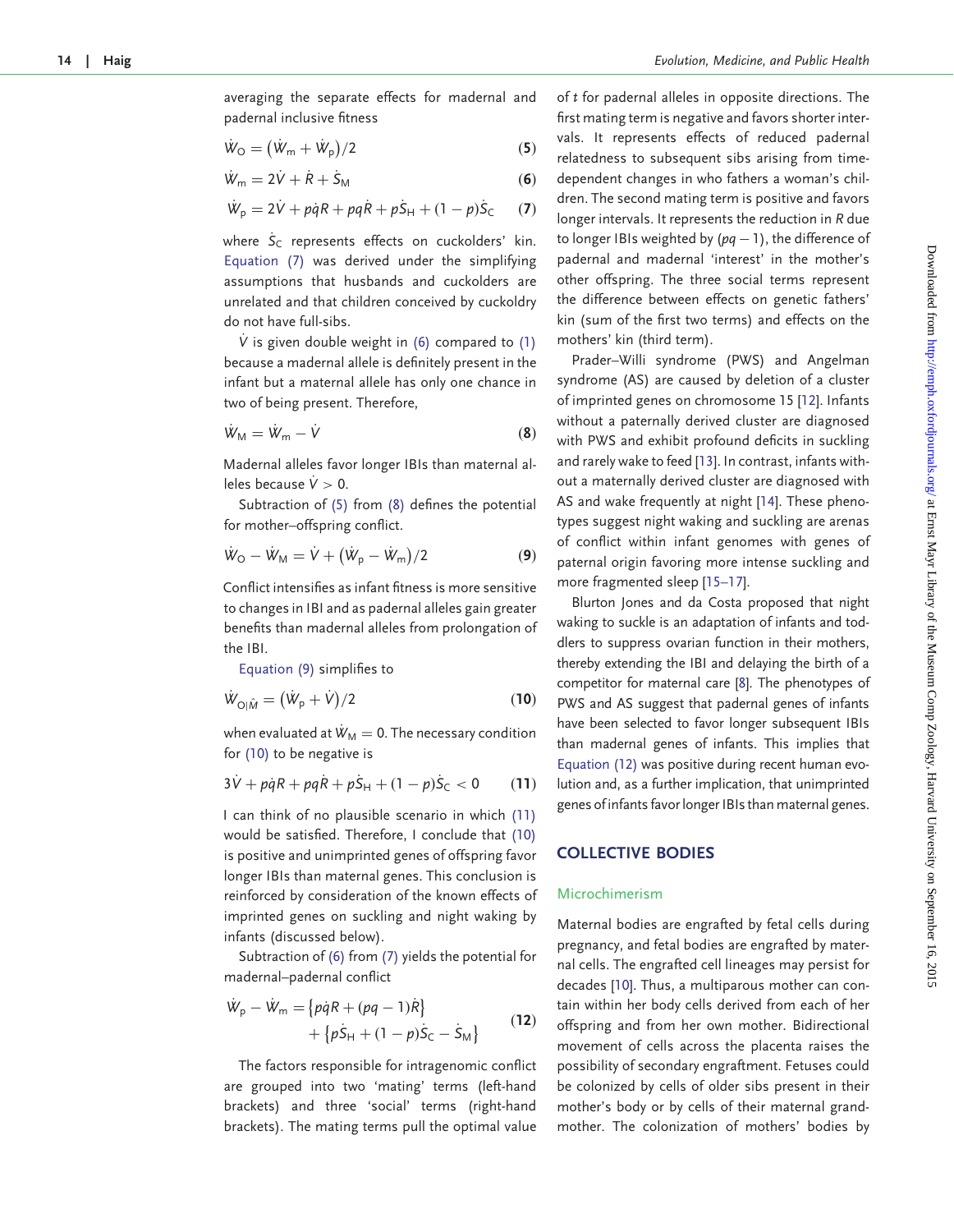offspring cells is usually inferred from the presence of cells derived from sons, detected by their Y chromosome, because of the technical difficulties of detecting cells derived from daughters [\[18\]](#page-5-0).

From an evolutionary perspective, engrafted cells are extensions of the genetic individual of whom the cells are disjunct fragments and are predicted to evolve effects that increase that individual's inclusive fitness [[19](#page-5-0)]. I previously suggested that engrafted fetal cells could manipulate the mother's body for offspring benefit [[20](#page-5-0)] and now develop that idea further. In particular, the arguments of previous sections suggest that fetal cells could be selected to promote prolongation of subsequent IBIs.

Offspring usually benefit from their mothers' continued well-being. Therefore, natural selection will have opposed major costs of engrafted cells to a mother's health and favored benefits to mothers. Such benefits have been reported [[21,](#page-5-0) [22\]](#page-5-0). However, offspring are more closely related to themselves than to sibs, whereas mothers are equally related to all offspring. Therefore, if it were possible, offspring cells in mother's bodies should favor their own child at the expense of its sibs. Engrafted cells could have many effects during pregnancy that benefit the fetus from which they were derived but their postnatal ability to discriminate in favor of their own child will be limited.

Microchimerism internalizes the family within maternal bodies. Offspring cells in maternal blood do not increase in abundance with parity and the cells of a mother's mother become less abundant as women have more children. These observations suggest that the different populations of engrafted cells may compete for a limited niche within their shared host [\[23\]](#page-5-0). Circulating cells of the mother's mother increase in abundance from the first to third trimester of pregnancy [\[24\]](#page-5-0), prompting the question what such cells could do during pregnancy to enhance the inclusive fitness of the mother's mother (the fetus's maternal grandmother).

## Postnatal favoritism

There are two obvious routes by which engrafted cells could direct postnatal benefits toward their own child. The first is via effects on mammary glands to enhance milk production. The second is by delay of the birth of a younger sib, either by contraceptive effects on the mother's brain or ovary or by targeting embryos after conception in the fallopian tube or uterus.

Male cells are commonly detected in human breast tissue [[25](#page-5-0)] but less often in women with breast cancer [[26](#page-5-0)]. Male cells are also less frequent in the peripheral blood of women who subsequently develop breast cancer than in those who remain cancer-free [\[27](#page-5-0)]. The nature of these associations between fetal microchimerism and breast cancer is unknown, but I offer the following conjecture: fetal cells have evolved to promote differentiation of mammary epithelial cells during pregnancy to enhance milk delivery to infants after birth. Therefore, in the absence of microchimerism, the breast contains a larger population of cancer susceptible, undifferentiated cells. Such a mechanism could help explain why pregnancy is protective against the development of breast cancer [[28\]](#page-5-0).

Microchimerism is also common in endometrial samples from parous women [\[29\]](#page-5-0). In this location, the detached representatives of older offspring would be ideally placed for interfering with the implantation or growth of subsequent embryos. Fetally derived cells in mothers' bodies share many features with hematopoietic stem cells that differentiate and contribute to endometrial structures in transplant recipients [[30](#page-5-0)]. The interesting question arises whether fetal cells ever contribute to endometrial structures in their mother, including at extrauterine sites (endometriosis).

Infants will have benefited from prolongation of maternal postpartum infertility. A direct way to achieve this end would be for engrafted cells to impede the successful establishment of pregnancy by one or more subsequent embryos. Indeed, male cells in peripheral blood are more readily detected in women who have experienced a pregnancy loss than in otherwise matched women who have not experienced a loss [\[31](#page-5-0)]. If embryo losses are non-discriminatory, in the sense that subsequent embryos are targeted independently of their genotype, then the principal benefit to genes of the infant would be delay of the mother's next birth. The benefits of further delay should diminish with time relative to the kinselected benefits of an extra sib.

More severe effects on fertility are possible if haplotypes in engrafted cells discriminate against particular embryonic genotypes either directly or via effects on the mother's immune system. Consider a D haplotype expressed in maternally engrafted cells of a Dd fetus that causes the abortion of subsequent dd embryos. The elimination of dd embryos benefits the D haplotype both by prolonging the IBI for an existing D-bearing infant and by reducing the time from the loss of a dd embryo until the next implantation of a D-bearing embryo. In this scenario,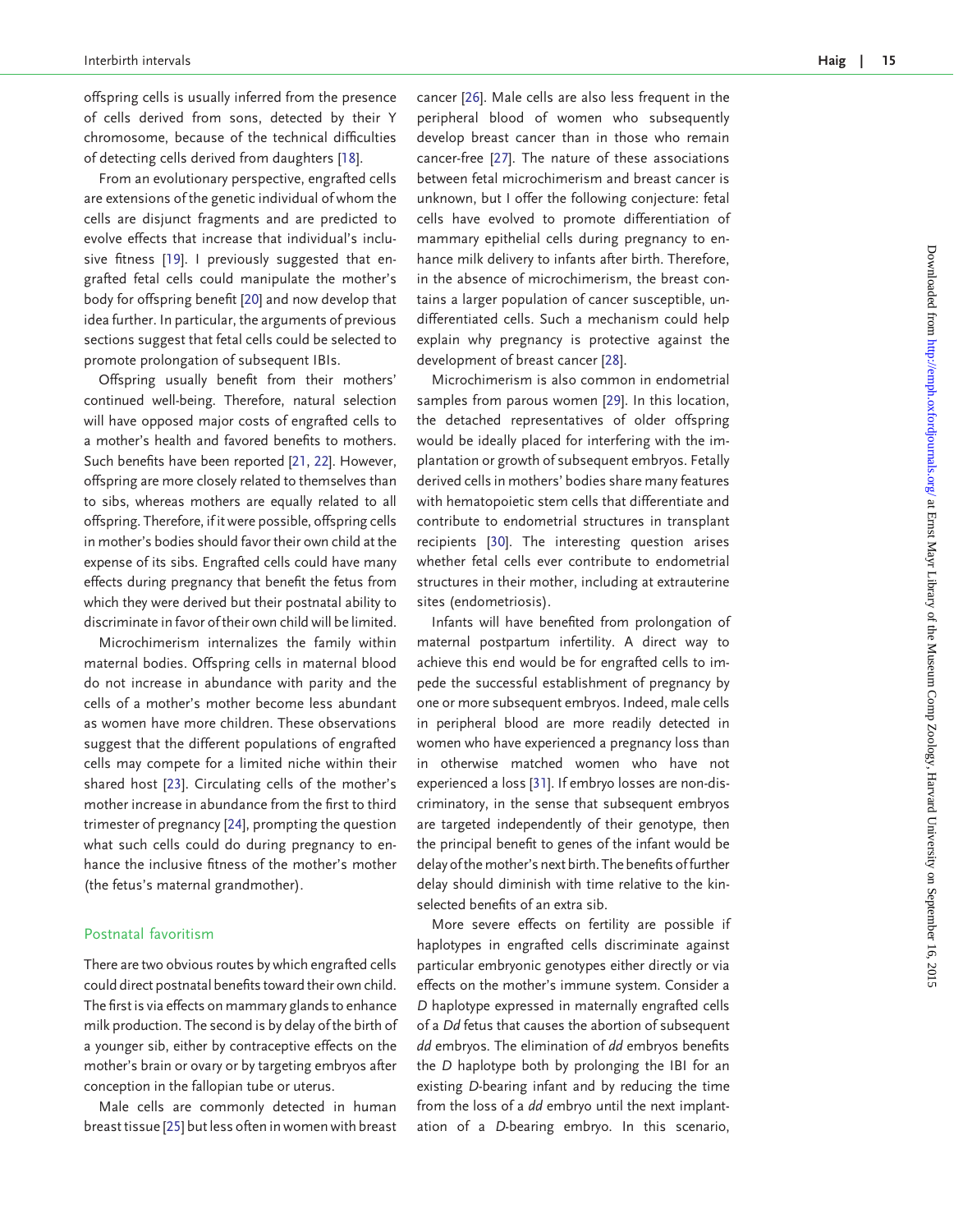liveborn children exhibit a deficiency of dd homozygotes and segregation distortion in favor of D at the expense of d. The scenario resembles models of gestational drive [\[32](#page-5-0), [33\]](#page-5-0) except that the driving D haplotype is expressed in offspring rather than mothers.

Secondary recurrent miscarriage (SRM) is defined as three or more consecutive miscarriages after a live birth [[34\]](#page-5-0). Suppose one parent is Dd and the other dd, and that all dd embryos abort after engraftment of cells from the first Dd offspring. Given the first loss of a dd embryo, the probability that the next two pregnancies will also be dd and aborted is one quarter, satisfying the definition of SRM. The D allele can benefit despite a substantial reduction in maternal fertility because it is absent from aborted embryos but present in their replacements. A geneticist evaluating such a system runs the risk of blaming the victim and excusing the aggressor by identifying the D allele as 'protective' and the d allele as 'predisposing' [\[32](#page-5-0)].

## Battling brothers

In a study of 358 women with unexplained SRM, the sex ratio of children born prior to three or more consecutive miscarriages was 1.49, but 0.76 for children born after the miscarriages [\[34](#page-5-0)]. These ratios suggest that male births are more likely to be followed by multiple miscarriages and that male fetuses preferentially miscarry. Thus, earlier-born males appear to have stronger negative effects on subsequent sibs, especially on brothers, than earlier-born females. This pattern is compatible with a scenario in which competition among brothers has been more intense than competition among sisters, because older brothers would then have had stronger evolutionary incentives for impairing the competitive ability of younger brothers.

Early-born males are statistically associated with additional fitness costs for later-born sibs, especially brothers. Younger sibs of older brothers have lower birth weights than younger sibs of older sisters, with the reduction greater for younger brothers than for younger sisters [[35](#page-5-0)]. Older brothers, but not sisters, increase the probability that a male will have homosexual orientation whether or not the brothers grow up together [\[36\]](#page-5-0). These effects are usually ascribed to immunization of the mother by male-specific antigens during pregnancy with immune-mediated effects on subsequent sons [[37\]](#page-5-0). However, effects mediated via engrafted cells of older brothers in mother's bodies should also be considered (the mechanism could still involve male-specific antigens).

## CONCLUSIONS AND IMPLICATIONS

The models of this article formalize hypotheses that offspring have evolved to favor longer IBIs than mothers and that padernal genes of infants have evolved to favor longer IBIs than madernal genes [[8](#page-5-0), [9](#page-5-0), [17\]](#page-5-0). The latter hypothesis has been misunderstood by colleagues to be a claim that husbands favor longer IBIs than their wives (a claim that has been vehemently disputed). One purpose of this article has been to clarify the difference. Comparison of Equations (3) and (12) clearly shows that the two claims are distinct with respect to inclusive fitness, in large part, because males can never be certain that any particular offspring is their own.

Women often conceive sooner after the birth of a child than they desire. If women's return to fertility has been shaped by natural selection, then the mismatch between a woman's preference and the fertility of her body suggests her desired IBI is longer than the IBI that maximized women's fitness. In evolutionary arguments about human life history, there is a risk of confusing two concepts of preference. The first is what human individuals desire, the proper concern of medicine and public health, and the second is what is 'favored' by natural selection, the subject of this paper.

The companion paper proposes that an appreciation of evolutionary conflicts over IBI can help to explain the sleep of human infants [\[9\]](#page-5-0). This paper proposes that an appreciation of these conflicts may also help to understand some causes of secondary infertility (i.e. infertility after the birth of a child). Specifically, it is proposed that persistent cells of older offspring in mother's bodies may interfere with the conception or implantation of subsequent embryos as an adaptation to extend IBIs.

#### acknowledgements

The paper has benefited from comments of Bernard Crespi, Peter Ellison, Stephen Stearns, Hugh Taylor, Robert Trivers, Jon Wilkins, the anonymous reviewers and the colloquium on the Fundamental Interconnectedness of All Things.

#### funding

The work was supported by a Collaborative Initiative Award from the Howard Hughes Medical Institute to Catherine Dulac.

Conflict of interest: None declared.